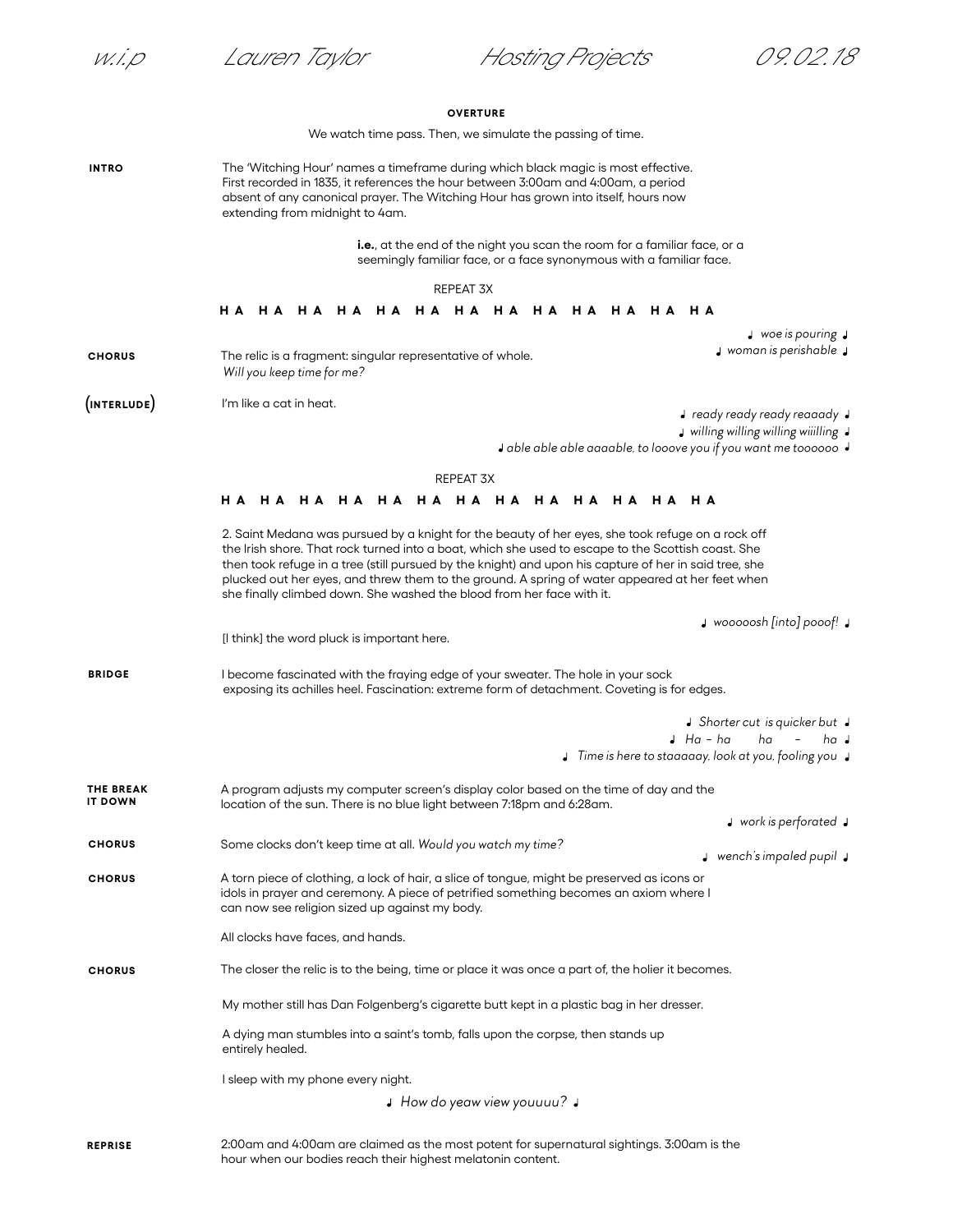| HA HA | H A      |       | H A   |       |     |
|-------|----------|-------|-------|-------|-----|
| H A   | H A      | HA HA |       | HA HA |     |
|       |          |       | H A   |       |     |
|       |          | H A   |       |       | H A |
|       | HA HA HA | H A   |       |       | H A |
|       |          |       |       |       | H A |
|       |          |       |       |       | H A |
| HA HA |          |       |       |       | H A |
|       |          |       |       |       | H A |
|       |          |       |       |       | H A |
|       | H A      |       | HA HA |       | H A |

**HA HA HA HA HA HA HA** 

| H A | H A |  |
|-----|-----|--|
| H A |     |  |

**HA**